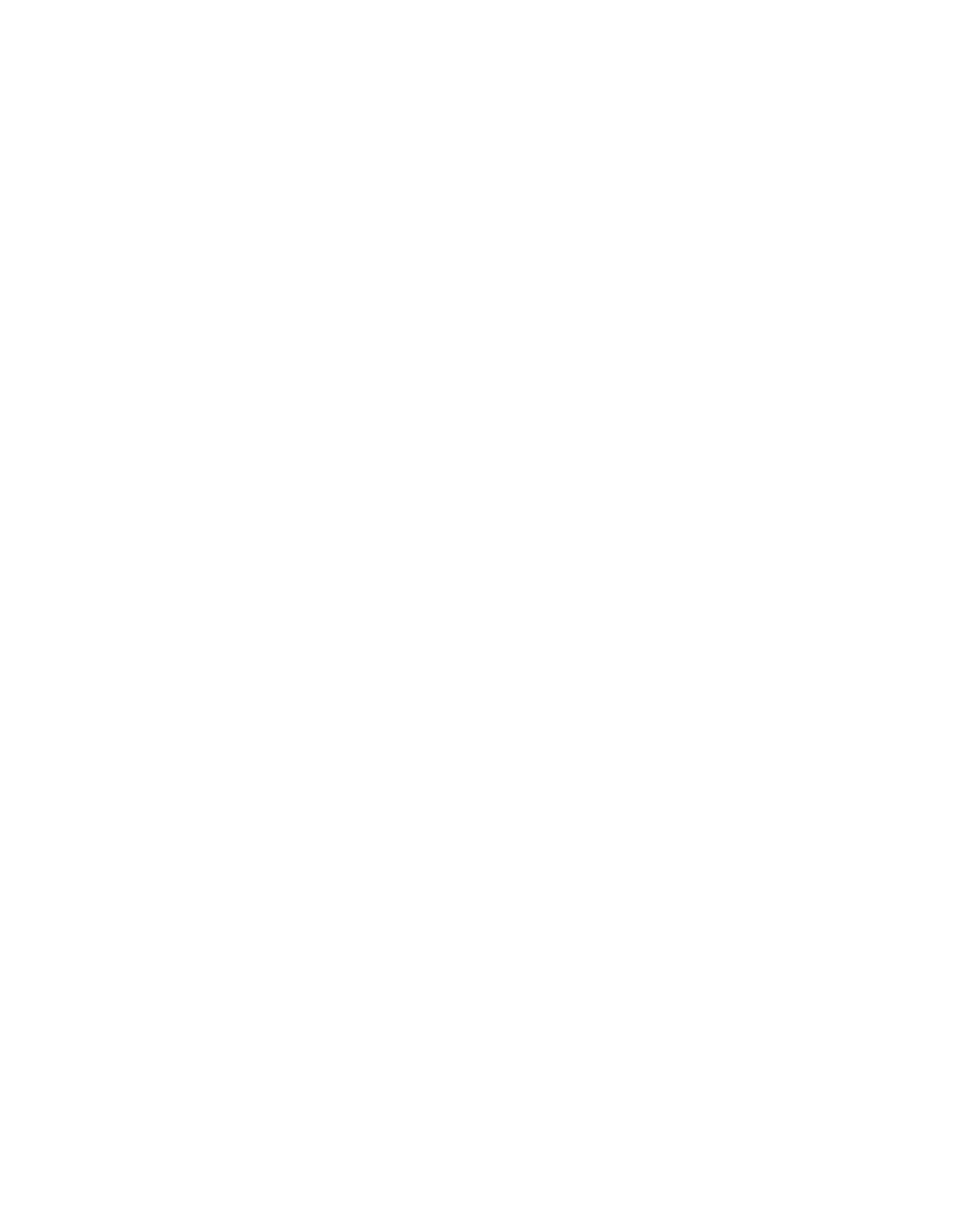done on forward P/E, the expected 12-months future earnings, incorporated one additional quarter ahead in an environment where expectations for growth are skyrocketing. Literally overnight – it happened with the FactSet calculation and the Bloomberg calculation - the P/E went from 27 to 22. 22 isn't cheap, but that was a significant rerating with all the power of that driven by earnings. More broadly I also think what we are seeing is akin to what you typically see coming out of a combo bear market recession- one of these dual cycle things we talked about earlier. Year one coming out of those tend to be characterized by rising multiples or rising P/E ratio and still falling earnings because the market moves ahead of the change in the economy which means it also tends to move ahead of the change in earnings. Year one tends to be characterized by rising multiples, falling earnings, year two tends to be characterized by falling multiples or flat multiples, and rising earnings and that's the mode we are in right now. The only potential issue is that second quarter of this year is very very likely to be the peak growth rate in earnings. That doesn't always trip up the market, particularly if earnings growth is still strong, you're still adding to earnings, but the growth rate in earning is expected to be more than 60% in the second quarter, that's not going to be repeated. That is another potential, at least psychological risk factor because we are going to see that it is no longer getting better and starting to get worse which could explain some of the volatility and weakness in the market recently.

#### Matt:

I think you touched on this before, are you seeing a rotation away from those growthier, work from home type of...?

#### Liz Ann:

Yes. You're seeing lots of rotations you're definitely seeing a rotation from the pandemic winters to more of the reopening type of names, but I think the real rotation that matters that has been pretty long-lasting meaning really since November of last year when we got the positive vaccine news, value factors have been consistent outperformers. Notice I emphasized the word 'factors'. I think there is a too simplistic a narrative these days about growth vs. value. In a world where we become very index oriented and passive investment oriented when you hear people talk growth vs. value it's often thought of "I think value is going to outperform" just blindly buy the Russell 1000 index or Russell 2000 value index. We are talking about the factors of value. The range of where a stock sits on free cash flow yield, price to book, price to sales. What is interesting is that the value factors- some of those that I just mentioned, have been handily outperforming those that look good on long term growth factors. But they have been outperforming even in the growthier parts of the market. So if you apply a free cash flow yield versus long term growth to the overall S&P the value 'stocks' have been handily outperforming the growth stocks, but you can apply it to all 11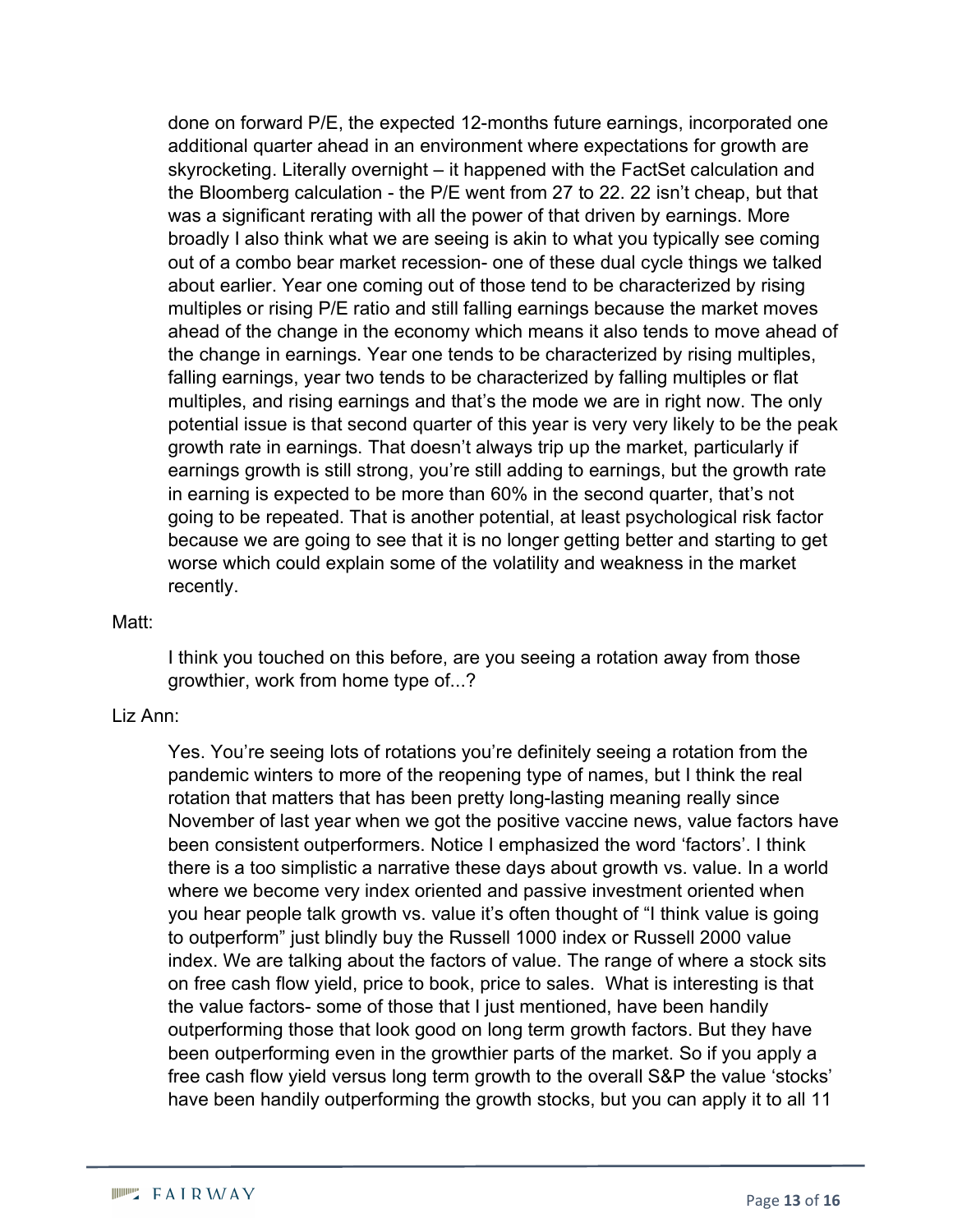S&P sectors including tech, consumer discretionary, communication services, where all the perceived growth stocks are but those with more attractive value characteristics have been outperforming those that just have the growth characteristics and higher evaluations. I think for stock pickers out there, you want to be more factor oriented than sector oriented.

#### Matt:

I don't think I can let you get away without asking you about crypto, Bitcoin, what do you think about this space?

## Liz Ann:

I'll admit that what I know could probably fit in a thimble with a bit of room left over but were all forced to know probably more than we would have ever thought or at least try to understand more than we ever thought we would. We don't have it as a part of Schwab's strategic asset allocation models. We don't publish tactical recommendation whether overweight or underweight on Bitcoin or any of the other cryptos, but we are certainly asked about it a lot. It is not a currency, plain and simple. Period end of that discussion. It is arguably not a store of value, I guess it depends on how one would define store of value. It is not really backed by anything. The issues that I think don't get the attention that they should are the electricity consumption issues, the fact that 60% in the case of Bitcoin of mining is done by Chinese miners. When I talk to people about cryptocurrencies Bitcoin or otherwise, I say look- I kind of sympathize with the view that it is more of a religion than it is an investment- that it is faith based. The retort that I often hear back is "well so its traditional fiat currently it is faith based". My comment back to them is at this stage in the game, and maybe I'm wrong, I still have more faith in the US financial system, the government, the Treasury department, monetary authorities, and the banking system than I do on miners in China. I'm still biased on the faith side to where we put the full faith and trust, not to mention the lack of any regulatory oversight and no investor protections. There is no FDIC, no fraud protection. That doesn't mean that Blockchain and DeFi aren't viable platforms and technologies that might be life changing just like the internet was. That doesn't mean that everything with a .com slapped to its name back in 1999 and 2000 was a viable company. You can have asset bubbles even tied to epic lifechanging technology and infrastructure and backbones of how industry or finance works. People can speculate. The last thing I say that gets almost no attention that should be getting more attention, especially given what we saw with GameStop, and basically the implosion of Melvin capital, multi-billion-dollar hedge fund that got caught on the wrong side. They had a hugely concentrated position on the short side of GameStop. More recently we had the Archegos implosion, 12-billion-dollar family office because of concentrated positions in one case (in CBS Viacom) and basically wiped out multi-billion-dollar family office pseudo hedge fund. What a lot of people don't realize about Bitcoin is, and you

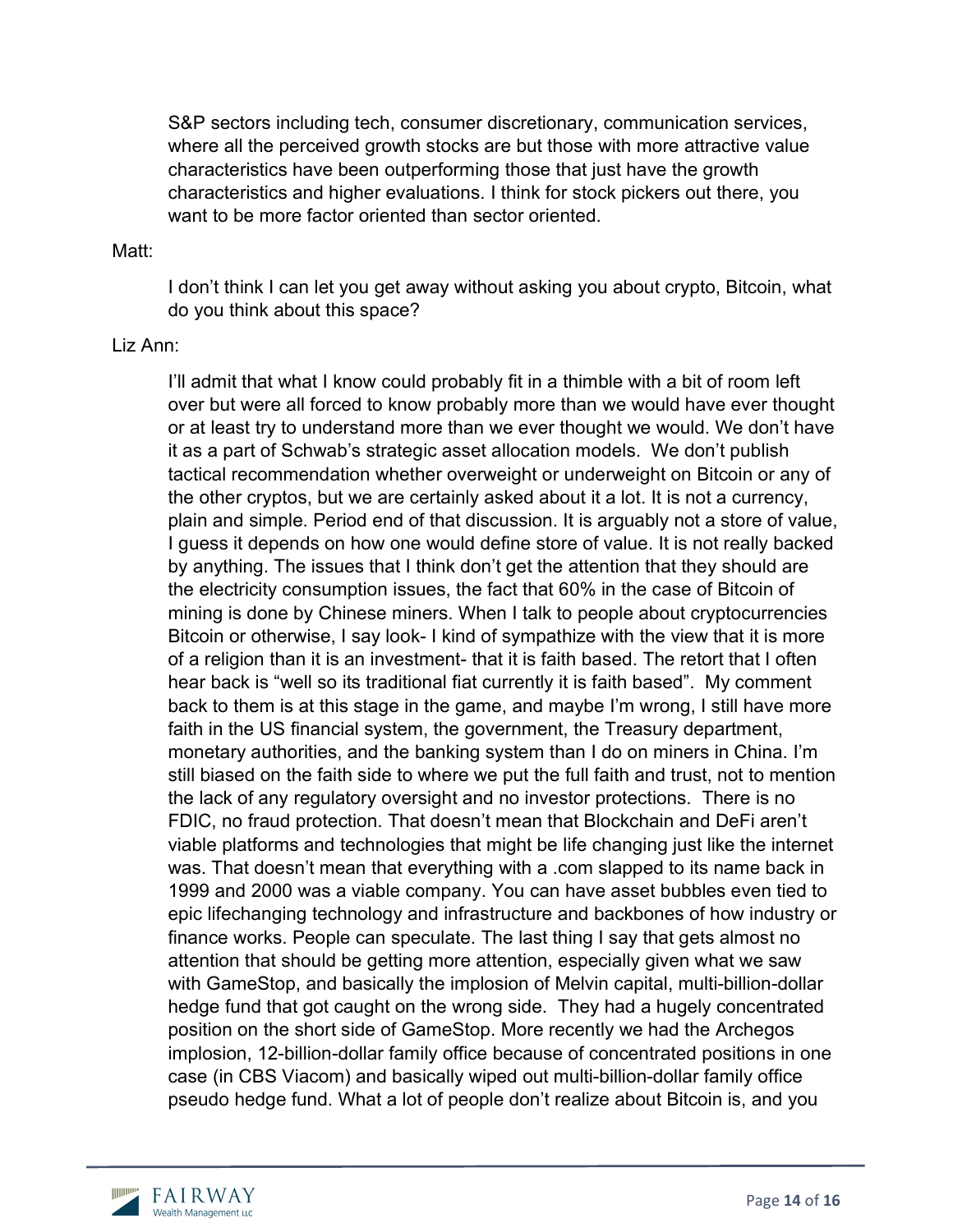don't know who they are, but you can measure the wallet size, 2% of all Bitcoin holders own 95% of the value of Bitcoin which is the basis for some of the "this a Ponzi scheme" view. I have not done enough work on it to say I also think it is a Ponzi scheme, but the basis of that view is the whole pyramid structure that you've got a couple holders that really dominate the value and what happens if they decide to sell for whatever reasons. It's been an unbelievable trade and kudos to people that got in and made a ton of money, but one I'd be mindful of is Gary Gensler knows a heck of a lot about cryptocurrencies. He is now head of the SEC people assume because he taught class on crypto's at MIT that he is a fan boy and that he is going to be light with his regulatory touch. What he said last weekend I think dissuaded the notion that he is going to approach this with a light touch and then you add to it the regulations that the Fed might consider, and I just think the regulatory structure is set to change and that is just something holders should be aware of.

## Matt:

Thank you. I think you are sort of shortchanging yourself on your knowledge base there. That was excellent.

# Liz Ann:

That's it! That's literally all I know!

### Matt:

I think we have time for one last question, and you already touched on this. How should investors approach fad investments whether it's cannabis, or SPACs, or Robinhood- flavor of the month type of trades.

#### Liz Ann:

Really really carefully especially if you are jumping in simply because of the price appreciation that has already happened. YOLO, FOMO, whatever cute acronym you want to use- those are not investing strategies. That is just gambling on momentum which in many cases in areas that have no fundamental justification. They really just represent almost Greater Fool Theory. I am going to buy in the hopes that somebody buys at a higher price. And you are already seeing significant dislocations in many of those areas. The major index that tracks SPACs, ISPAC, down 30% from a recent high. The top 10 holdings in that down closer to 40% from a recent high. You are seeing it across the other areas of lowquality weak balance sheet companies, heavily shorted stocks, some of the EV categories and green energy categories, the nonprofitable tech companies, 1 by 1, or sometimes collectively at the same time, you are seeing 20, 30, 40% declines. Now that's still nothing compared to the 2, 3, 400% gains you saw in these areas off the March 2020 lows. The problem is a lot of the money that chases this stuff comes in toward the end of that acceleration. Most of that